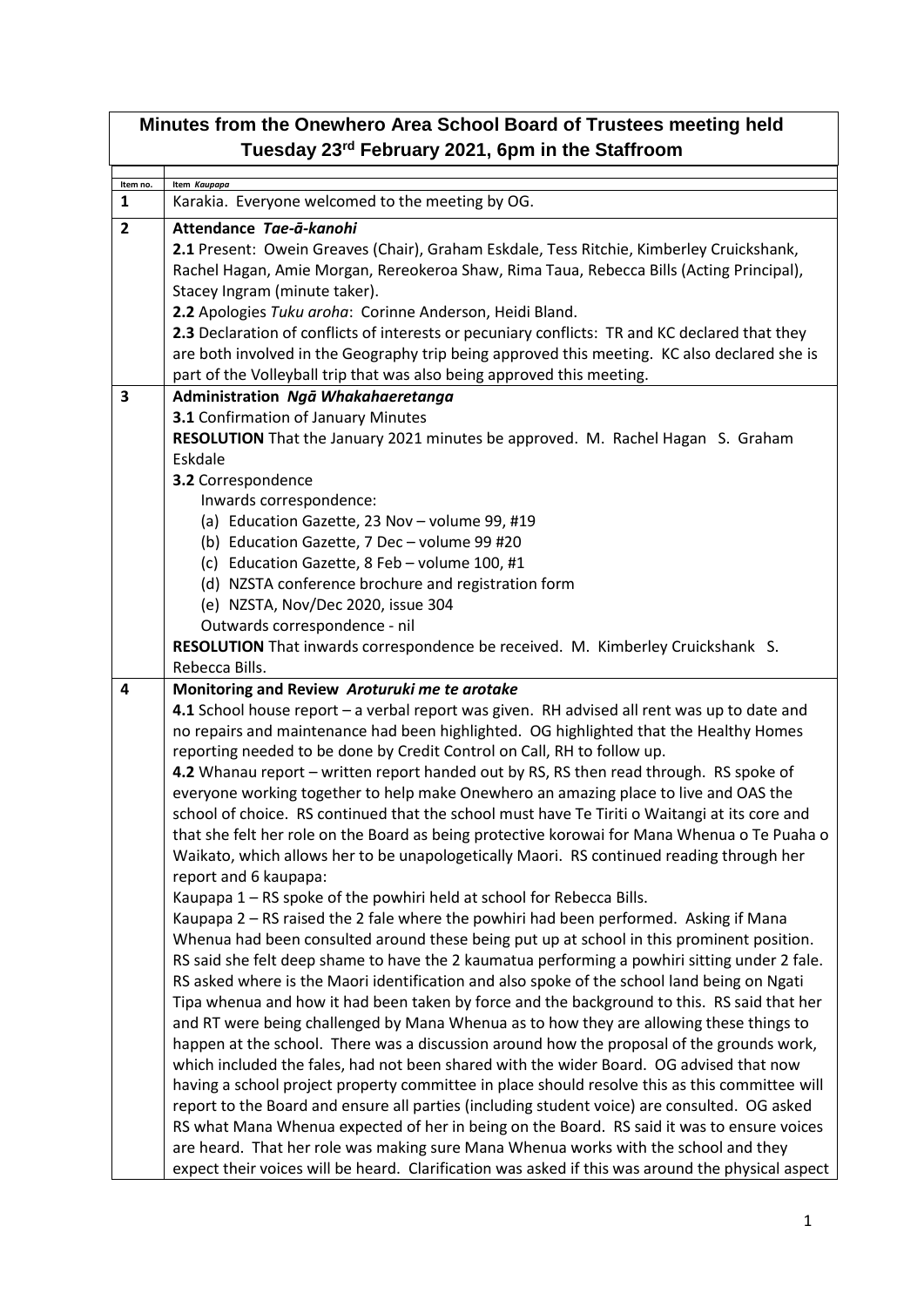of the school or academic achievement. RS advised that they had 2 Mana Whenua reps supporting the school however due to COVID-19 this hadn't happened - these reps will support teachers in Maori achievement. RS was asked if there was a solution around the fales to move forward, RS suggests putting a mahau in between the 2 fales. It was agreed that this would be looked in to by the school.

Kaupapa 3 – RS gave an overview of Simon's handing-over ceremony at Papakura High School. AM added that it was awesome to see the level of commitment to sending SC off, it was cool. And that OAS students were well behaved.

Kaupapa 4 – RS advised that she was elected and accepted on to the NZ Area Schools Association Executive Board as a Board Rep for the top half of the Central region.

Kaupapa 5 – RS gave details of the conference and huis that were coming up.

Kaupapa 6 – RS advised that for kaupapa Maori, using kaumatua and kuia, that the school needed to acknowledge their time and service and pay them their worth. RS advised that the finance team needs to set up a Kaumatua budget to cover their time and service. RB advised she had been in contact with another local school around their process and policy of koha. It was said that the school needed to be explicit about how school money is spent. It was agreed that this will be tabled at a finance committee meeting and a structure put in place around this. RB added that after making initial inquiries with relevant people it was also said that koha shouldn't be used to pay people for their time or service, that this should be done through the individual invoicing the school for the service they have been engaged to do or via payroll - this forms part of someone's income. RB gave an example of when koha would be given, eg: to a marae. RB advised that the school was not against it, but there needed to be a clear process and understanding for a koha budget and how it is used. AM asked if this applied to anybody giving their time and service to the school. RB acknowledged that this would be need to be part of the discussion at finance committee level.

RS spoke of acknowledging the past, if local history is to be part of our curriculum, then here is a starting point. RS continued that if we don't acknowledge our past, we will continue our racist practices as being normal. RS then gave 2 examples shared by a local of what they had experienced in their youth.

OG thanked RS for her whanua report, requesting that next month if there could be feedback and detail around academic strategies / initiatives. RS added that the plan was to meet with every Maori student and draw up an individual education plan for them, but COVID-19 had got in the way. This had to be done so we know what Maori students want.

**4.3** Financial report – nil for this meeting. OG advised at the next meeting there would be the draft end of year report along with a combined January and February report.

**4.4** Policies for Assurance by Principal – nil scheduled for this meeting. OG advised due to a heavy agenda and the fact that RB was new in to the Acting Principal role that these would start from next meeting onwards.

**4.5** Health & Safety Reporting. RB advised they had met via zoom due to being in level 3.

 (a) Safe 365 Assessment. RB advised that they had discussed a few things but the main point to update on was around the prohibition notice still being in place (since June 2020). RB gave an update on where this was at, documents were currently with MOE. RB also spoke of contractors who had worked during the holidays and had left the hall unlocked and a student had got in there and set off the fire extinguisher. The student's family had replaced this and contractors had been spoken to. Due to not have a caretaker who would normally be checking on things and ensuring contractors were locking up this was left undetected. RB talked about the trial (for a month) of texting parents when students have had Panadol at school so they are aware of the time and how many so when they medicate at home they have this knowledge. RB also talked about other measures being suggested prior to giving Panadol out – drink of water, take jumper off, etc.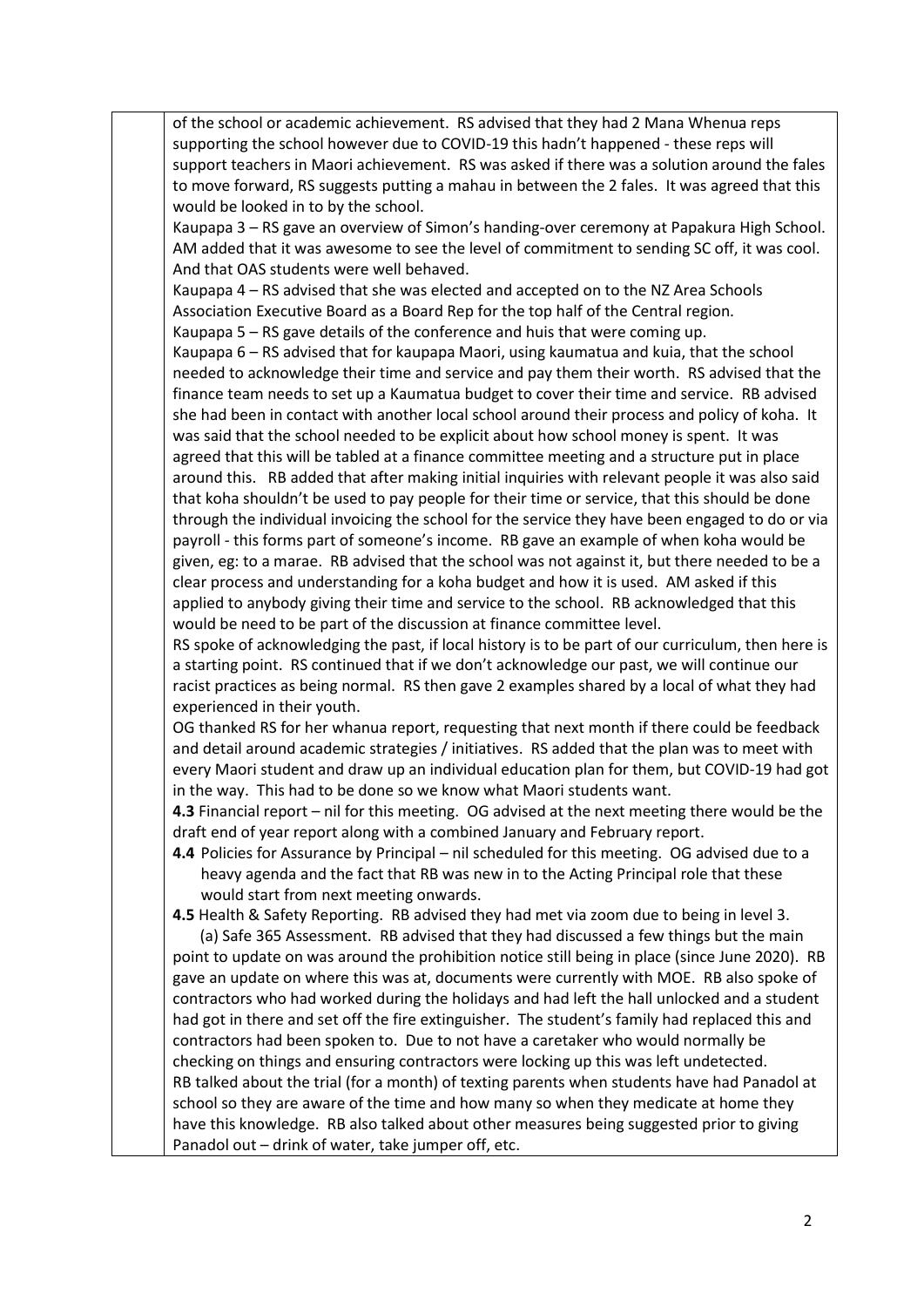AM advised that the Safe 365 was currently sitting at 55%. AM talked of initiatives to increase this percentage. There was a discussion around this and the need to put some timeframes to working on options to increase our organisations level of health & safety capability rating. RB talked of a few things around contractors that need to be put in place. Explaining that over the holiday period contractors did not always have access to the office to be able to sign in and out when coming and going from site. AM talked about the need for a safety check of school grounds in holidays before kids return to school – audit of school and who is responsible for this.

GE asked if the first aid kits had been updated, RB confirmed they had.

 (b) Sick Bay & Injury Report. There was a discussion around the staff member who lifted a heavily loaded trailer and the impact.

**RESOLUTION** That the Health & Safety reporting be received. M. Rereokeroa Shaw S. Graham Eskdale

**4.6** Overnight & potentially hazardous activities / trip proposals:

- (a) Tongariro Geography Trip, 17/03/2021 to 19/03/2021 submitted by Tess Ritchie. TR gave an overview of the trip and there was discussion around the considerations for this being an alpine and volcanic environment.
- (b) Yr 12 OEL trip, Dickies Flat, 7/4/2021 to 9/4/2021 submitted by Kramer Ronaki. RB advised that the above 2 were trips that the school does every year and that JL had had some questions and that these had been resolved.
- (c) NZSS Volleyball Nationals, 21/03/2021 to 27/03/2021 submitted by Anke van Dijk. RB advised that this is run by an outside agency and the RAMS come from them. The getting 2 and from is covered by the school standard operating procedures for transportation.

**RESOLUTION** That the above overnight trips be approved. M. Amie Morgan S. Graham Eskdale

**4.7** Action list from November and January meetings.

|  | <b>4.7</b> ACUOII IISL ITUITI NUVEITIDEI JULIU JULIUU VIITEELIITES.                        |
|--|--------------------------------------------------------------------------------------------|
|  | (a) Person from each sub-committee who will take the lead in documenting the role of a     |
|  | board member being in the sub-committee (position description) was agreed as               |
|  | follows: H&S - Heidi Bland, Finance - Owein Greaves, Property (School house) - Rachel      |
|  | Hagan, Property (School projects) - Tessa Ritchie, Personnel (Exit interview officer       |
|  | portion) - Corinne Anderson, Maori rep - Rereokeroa Shaw.                                  |
|  | (b) RB advised that she had taken the physical restraint training required for the t/aide. |
|  |                                                                                            |

However in addition to this due to 2 SLT members also requiring the training she was engaging MOE to come out and run another training session.

(c) RB advised that the draft MOU for the new childcare provider had been completed by SC. This has been run past GE for feedback. RB advised that the new childcare provider had called down to see her and had advised they would be open May/June. RB gave an outline of the things currently being worked through in order to become operational.

- (d) RB advised that she had taken over (from SC) the follow up on the WorkSafe prohibition notice status and is currently working through this – as talked about earlier in the meeting.
- (e) RB advised that Rima's Te Reo classes had been advertised to the school community via the school channels.
- (f) RB advised that School Docs were in the final stage of the process to update the Appraisal of Staff policy with the legal changes, this will be out by the end of term 1.
- (g) RB advised that she had been recording school leavers for some time and therefore was able to report on school leavers comparing year on year moving forward.
- (h) RB advised she had sent the agreed / approved Privacy policy update to School Docs.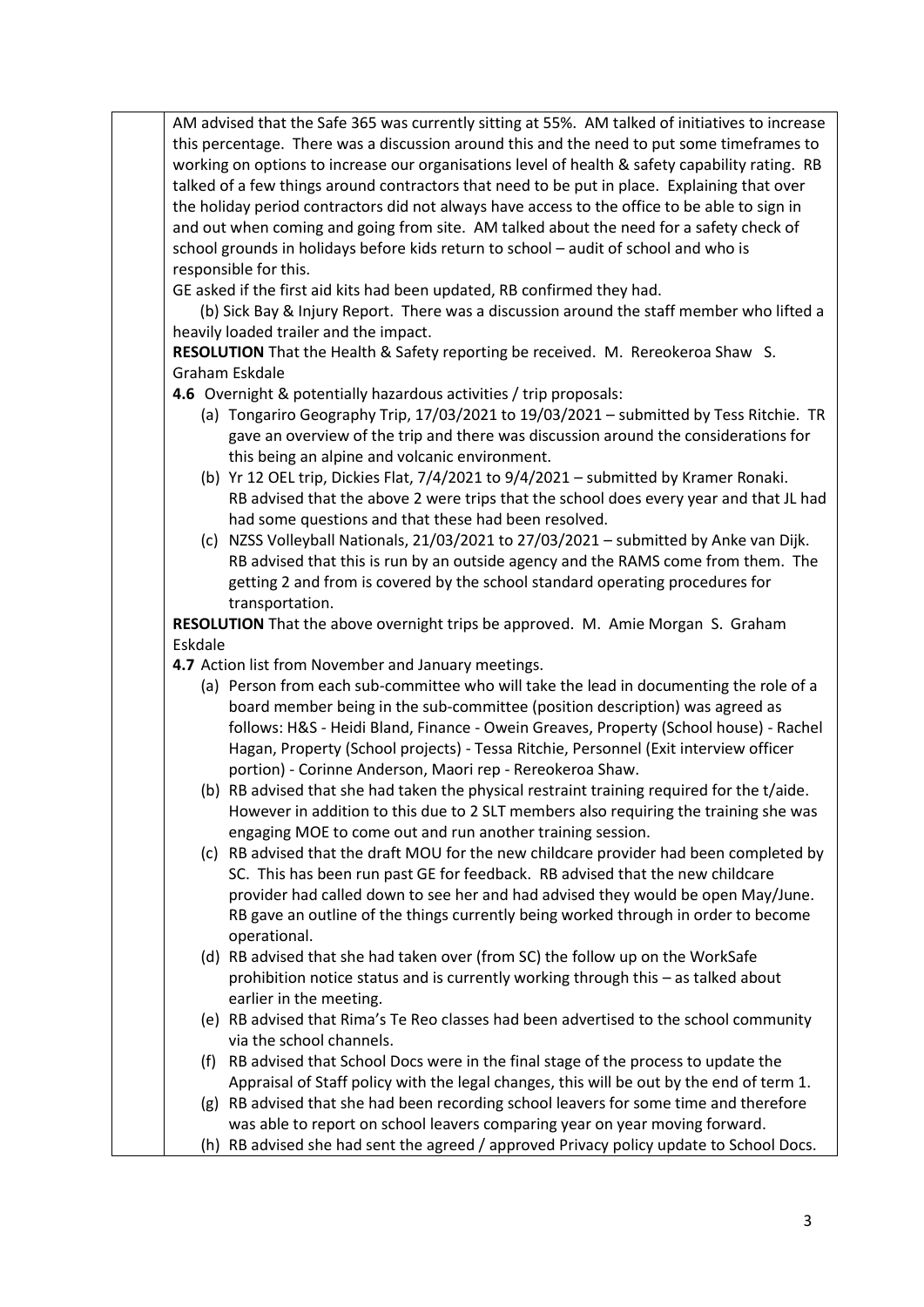|   |              | (i) The Bullying program and information had not been completed. RB to pick this up                                                            |
|---|--------------|------------------------------------------------------------------------------------------------------------------------------------------------|
|   |              | and move forward with this.                                                                                                                    |
|   | (i)          | There was a discussion and feedback from AM around the new school website and                                                                  |
|   |              | testing of it.                                                                                                                                 |
|   |              | (k) RB advised that results had not been communicated to the community as yet as NZQA                                                          |
|   |              | had entered our schools ratio as 1:5, not 1:4. This means current reporting is not                                                             |
|   |              | accurate and that it meant that some students had now achieved due to the                                                                      |
|   |              | correction.                                                                                                                                    |
|   |              | (I) RB advised that she had picked up the Swimming Pool policy audit and the only thing                                                        |
|   |              | required was an emergency contact number to be detailed in the area.                                                                           |
|   |              | (m) RB advised that the HOD's had prepared / submitted academic reporting, detailing                                                           |
|   |              | results and focus areas. Due to a full agenda for Feb, this will be a future agenda item.                                                      |
|   |              | (n) RB reiterated that the office staff were trialing a process around closer monitoring of                                                    |
|   |              | Panadol being dispensed to students, alternatives suggested prior to Panadol being                                                             |
|   |              | given and notification to parents if a child has had Panadol at school. This will be                                                           |
|   |              | reviewed after the trial period with any changes to be made and the process<br>imbedded from there.                                            |
|   | 4.8 General: |                                                                                                                                                |
|   |              | (a) Board professional development - OG spoke of the NZSTA module around Principal                                                             |
|   |              | Recruitment advising he would be sending this out for everyone to complete. There                                                              |
|   |              | was also a discussion around the NZSTA Board training / PD that was coming up at                                                               |
|   |              | Pukekohe High School, AM and GE advised that they had both enrolled in this.                                                                   |
|   |              | (b) 2021 unit allocation document tabled. RB provided an explanation around units and                                                          |
|   |              | middle management allowances and values. There was a discussion around this. A                                                                 |
|   |              | query was raised in terms of how the return on this investment was measured. RB                                                                |
|   |              | explained the attestation process. There was also a discussion around appraisal being                                                          |
|   |              | part of professional growth cycle.                                                                                                             |
|   |              | (c) There was a review of draft 2021 schedule of delegations. This was approved as                                                             |
|   |              | tabled. RESOLUTION That the draft 2021 Schedule of Delegations is approved for                                                                 |
|   |              | signing by the Principal and Chair. M. Amie Morgan S. Graham Eskdale                                                                           |
|   |              | (d) Breakfast Club donation - it was agreed that there was no change required to this,                                                         |
|   |              | this was to remain as per previous years. Donation amount to be included on the                                                                |
|   |              | invoices that are generated to go out for parents to consider.                                                                                 |
| 5 |              | Strategic decisions Whakatau rautaki                                                                                                           |
|   |              | Policies for review: Nil scheduled this meeting                                                                                                |
| 6 |              | Strategic discussions Ngā kōrerorero rautaki                                                                                                   |
|   |              | 6.1 2021 Annual plan - RB advised that she had put the document back in the same reporting                                                     |
|   |              | as last year. RB continued that in the past the targets had been against the national standard.                                                |
|   |              | Targets in this plan were done against each cohort and are based on where they are now and                                                     |
|   |              | where they will get to. RB continued that the Junior School targets had been kept the same                                                     |
|   |              | and that they had identified trends around plateaus and acceleration in progress.<br>RB advised                                                |
|   |              | that another year at the same target would help identify better. Agency, Play based learning                                                   |
|   |              | and DMIC were focuses. RB talked through the NCEA targets for page 9 of the plan. There                                                        |
|   |              | was a discussion around the targets and ensuring they were aspirational.                                                                       |
|   |              | RB said that reporting had identified that Maori boys were overrepresented in both behavioral                                                  |
|   |              | statistics and academic under achievement and that these 2 things were connected. RB said                                                      |
|   |              | that they were addressing the behavioral side first, part of it is around engagement. RB talked                                                |
|   |              | about units of work being done in certain areas to help with this, that they were now                                                          |
|   |              | conscious of this and looking at what they could do. An example of a unit that was done<br>around machinery and how machinery works was given. |
|   |              |                                                                                                                                                |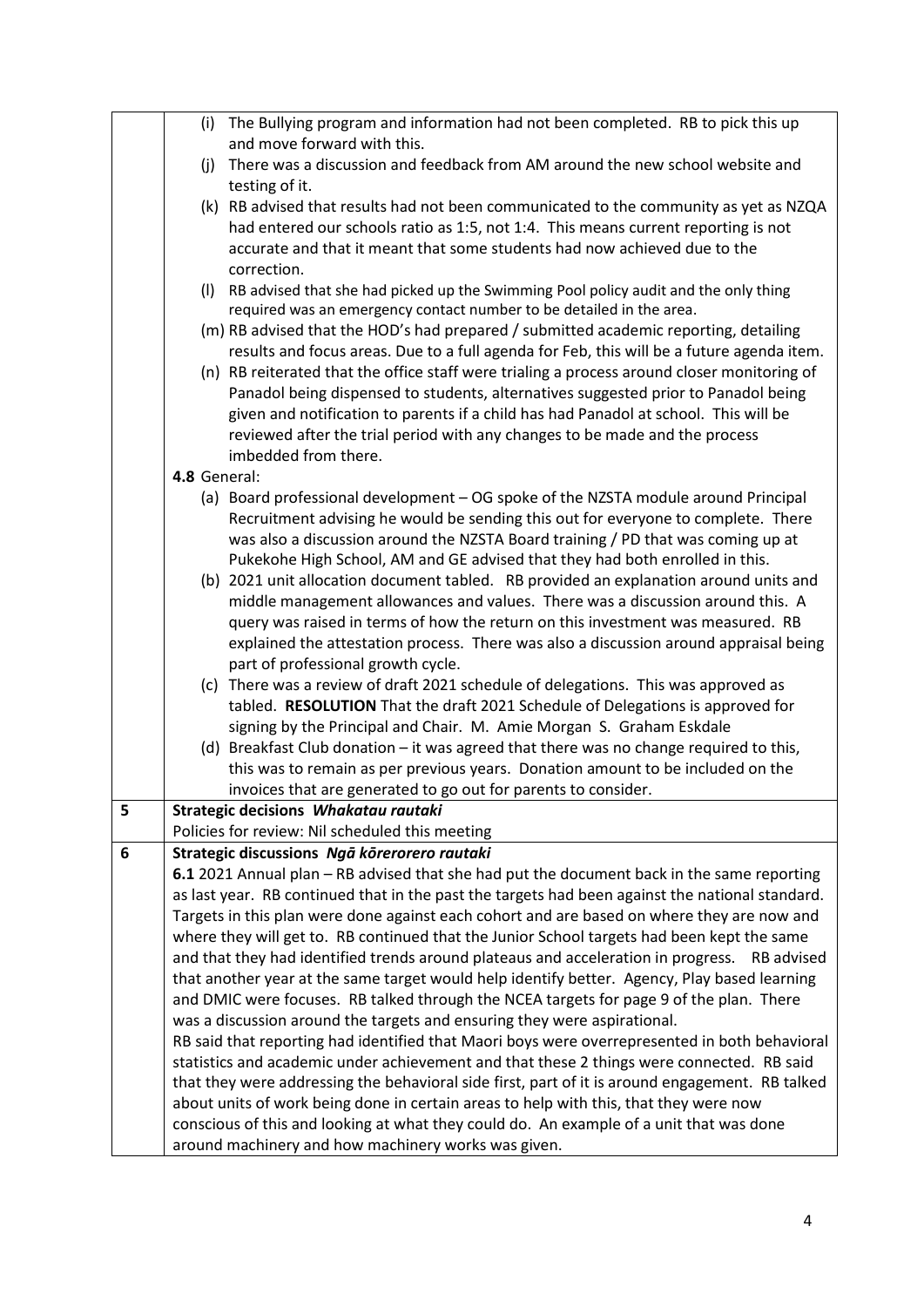RB spoke of the academic mentoring program and how they were now using careers to get consistency around this for the students.

The school was identifying at risk students who may struggle and clear expectations were being given to whanau teachers as to their help required with these students. RB talked about equal importance being placed on identifying students who were capable of merit and excellence results and pushing the criteria for these.

RB advised that the first 2 weeks of school this year they had targeted students who had 15 credits or less to go and work being done with them to get these early on and give them a sense of achievement.

RB advised that there were 15 students having pathway meetings (student and whanau), this involved goal setting of how to get them there.

OG asked if the people leading the areas in the plan were comfortable leading them. RB responded yes. GE highlighted the fact that JL's name was against a lot of things in the plan. RB responded that it doesn't necessarily mean he is doing the work, he may just be ensuring the work is being done. RB talked about the PLG meetings where there were allocated tasks for the groups. OG also spoke of units and lighter teaching loads in order for SLT to achieve things.

There was a question raised around communication with the wider community and if they were up to date with what was happening at school. RB responded that the communication had improved and that she was conscious around doing a good job of this, allocating times for putting info out. RB said they needed to be clearer moving forward if events being run were info evenings or for the purpose of consultation. There was also a discussion that these events are now being filmed and placed on the website for people to access if they are not able to make it.

OG asked RS what her thoughts were around page 2 given that she had been a lead on Te Marautanga o Te Puaha o Waikato. RS acknowledged the worked done by RB and SLT in reporting back to Mana Whenua and that she was pleased that they had looked at where to from here. RS added that if not for COVID-19 there are ways in which they can help Maori boys, she had always wanted to however COVID-19 had got in the way. OG asked RS to align her monthly Board whanau report to these actions from the annual plan.

There was a query raised around staff accountability, RB advised that the annual plan was built collaboratively with staff input in to it so ownership is there.

**RESOLUTION**: The Board approve the 2021 annual plan as tabled / presented by RB. M. Rachel Hagan S. Rima Taua

**6.2** Analysis of Variance 2020 – RB advised where there groups who didn't make progress, however they did have a high percentage of accelerated learning – moving 2 years of learning in 1 year. 85% of year 7's made 2 years in 1 year of learning. RB said her goal was to get everyone moving. A question was raised as to thoughts around why those children were having to catch up so much, was there a broader picture. RB talked about achievement in NZ in general, adding that at the end of 2018 ERO looked at schools that don't get these trends to identify what they do differently. RB advised that these were the things the school was working on. OG asked RB how she felt about the results of the variance, RB said disappointed. She was not happy that some kids are not moving. OG asked what the Board could do to help. RB responded that the stuff being done together (Board and SLT) working with ERO about how to evaluate will help and building skill around this. RB advised that another area that needs work is when we have new kids come in to our school, this can be socially upsetting and unsettling which has a knock on effect to achievement. Work needed to be done here. It was highlighted now with a pastoral leader in place, that this would have a positive effect in addressing this.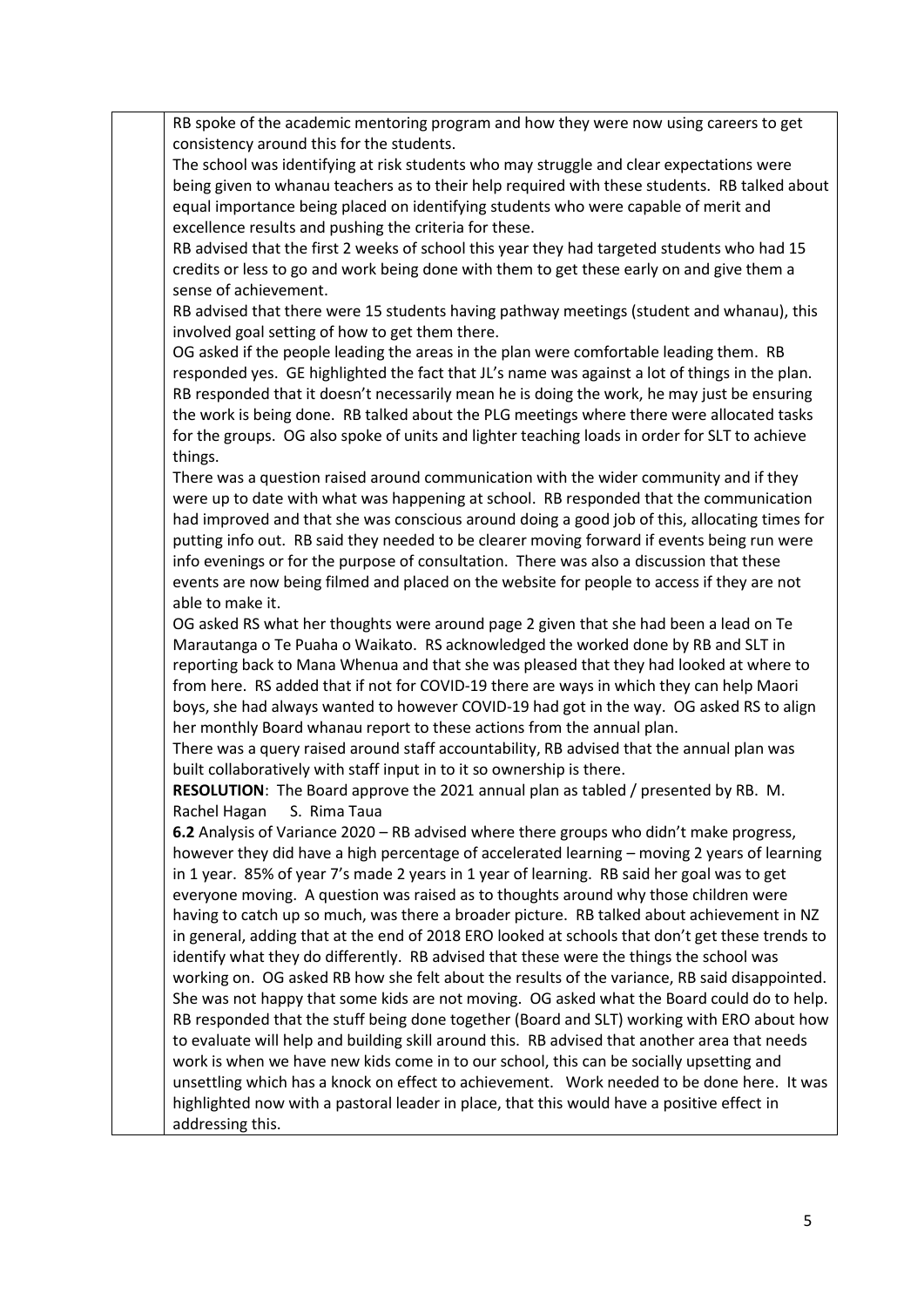|                | There was a discussion around having mixed year levels and what affect this may have<br>especially in the year 7/8 area. RB gave an example of a subject that had found this hard. It<br>was agreed that this needed to be reviewed and investigated.<br>RESOLUTION: The Analysis of Variance was approved for submission to MOE on the basis that<br>when the updated figures are received from NZQA, that these numbers are then added /                                                                                                                                                                                                                                                                                                                                                                                               |
|----------------|------------------------------------------------------------------------------------------------------------------------------------------------------------------------------------------------------------------------------------------------------------------------------------------------------------------------------------------------------------------------------------------------------------------------------------------------------------------------------------------------------------------------------------------------------------------------------------------------------------------------------------------------------------------------------------------------------------------------------------------------------------------------------------------------------------------------------------------|
|                | updated before submission. M. Kimberley Cruickshank<br>S. Rereokeroa Shaw                                                                                                                                                                                                                                                                                                                                                                                                                                                                                                                                                                                                                                                                                                                                                                |
|                | AM acknowledged the great work RB had done in putting this together and thanked her.                                                                                                                                                                                                                                                                                                                                                                                                                                                                                                                                                                                                                                                                                                                                                     |
|                | 6.3 Student achievement data 2020 - RB advised that she had started off the year by setting                                                                                                                                                                                                                                                                                                                                                                                                                                                                                                                                                                                                                                                                                                                                              |
|                | the behavior expectation to all students and that behavior needed to be addressed first. She<br>also spoke of the year 8 cohort and their needs. RB talked of the application she had put in for<br>assistance with this cohort. RB talked about the things in place: withdrawal system and<br>negotiated time out of class. TR added that these are good systems and that they were not<br>well utilized last year and she hoped there would be more uptake this year.                                                                                                                                                                                                                                                                                                                                                                  |
|                | There was a discussion around Maori student achievement and initiatives to look at.                                                                                                                                                                                                                                                                                                                                                                                                                                                                                                                                                                                                                                                                                                                                                      |
|                | RB spoke of the work being done around Maths and writing. Maths PD was a 3 year process                                                                                                                                                                                                                                                                                                                                                                                                                                                                                                                                                                                                                                                                                                                                                  |
|                | with in school support for teachers.                                                                                                                                                                                                                                                                                                                                                                                                                                                                                                                                                                                                                                                                                                                                                                                                     |
|                | RB spoke of writing being a challenge at NCEA level and why. There was discussion around<br>how COVID-19 had had an effect. RB said that students didn't necessarily have the skills or<br>support to be able to learn in a home environment. TR added that it was difficult to have any<br>control when the kids weren't here at school learning. Some kids had to baby sit, some had<br>jobs etc. OG advised that there was a need to be planned and prepared and to be able to go<br>in and out of online learning if and when that happens is important, OG highlighting to<br>preempt resilience now. TR gave an example of one student and the impact it had had - it<br>was high stakes. OG suggested sharing stories like this so students knew the importance. RB<br>added it was also key that we pick up on these kids early. |
|                | 6.4 SENCo report for term 4, 2020 - RB talked about anxiety coming through and that this was<br>affecting kids throughout all school levels. RB spoke of getting statistics of students going<br>through counsellor to understand this better. RB advised that RTLB was coming in to work<br>with teachers re year 9 students. RB advised that 18 students had been identified as possible<br>ICS students in 2021, however the school could only submit 10 - of those 10 only 1 was<br>approved. RB advised that there was a group in year 7/8 and that they would target a teacher<br>aide for this area as much as they can. RB spoke of students in the junior school with sensory<br>needs and that they will be setting up a space for this need.                                                                                  |
|                | 6.5 Behaviour report for term 4, 2020 - RB advised that statistics were down on previous<br>years (even factoring COVID-19). There was a discussion around the 'uniform statistics'<br>increase and what these reports in behavior may include.                                                                                                                                                                                                                                                                                                                                                                                                                                                                                                                                                                                          |
|                | 6.6 School Leavers report and roll update for start of 2021 - Current roll is 522, it was noted<br>that this had reduced. RB spoke of the increase in home schooling that we saw last year, that<br>there had been increased anxiety due to COVID-19. AM asked if we keep in touch with these                                                                                                                                                                                                                                                                                                                                                                                                                                                                                                                                            |
|                | families to let them know that if and when their children were ready or they wanted them to<br>attend school again that we were here. RB said she found the transient statistic a surprise.                                                                                                                                                                                                                                                                                                                                                                                                                                                                                                                                                                                                                                              |
|                | OG said with our roll decrease that this was bucking the trend with other local schools where                                                                                                                                                                                                                                                                                                                                                                                                                                                                                                                                                                                                                                                                                                                                            |
|                | there was roll growth. RB said that the numbers in the junior school were low and that new                                                                                                                                                                                                                                                                                                                                                                                                                                                                                                                                                                                                                                                                                                                                               |
|                | entrant numbers were dropping. AM shared some feedback she had been given from families                                                                                                                                                                                                                                                                                                                                                                                                                                                                                                                                                                                                                                                                                                                                                  |
|                | that had left OAS to send their child/ren to another local school - the reasoning was around                                                                                                                                                                                                                                                                                                                                                                                                                                                                                                                                                                                                                                                                                                                                             |
|                | bullying and discipline at OAS.                                                                                                                                                                                                                                                                                                                                                                                                                                                                                                                                                                                                                                                                                                                                                                                                          |
| $\overline{7}$ | In committee and Personnel Hui mema anake kaimahi from 8:50pm to 10:05pm                                                                                                                                                                                                                                                                                                                                                                                                                                                                                                                                                                                                                                                                                                                                                                 |
|                | In accordance with the provisions of Section 48 (1) of the Local Government Information and                                                                                                                                                                                                                                                                                                                                                                                                                                                                                                                                                                                                                                                                                                                                              |
|                | Meeting Act of 1987, it was moved for reasons of confidentiality that the meeting move into                                                                                                                                                                                                                                                                                                                                                                                                                                                                                                                                                                                                                                                                                                                                              |
|                | committee to discuss various matters. After discussion it was proposed that the meeting move                                                                                                                                                                                                                                                                                                                                                                                                                                                                                                                                                                                                                                                                                                                                             |